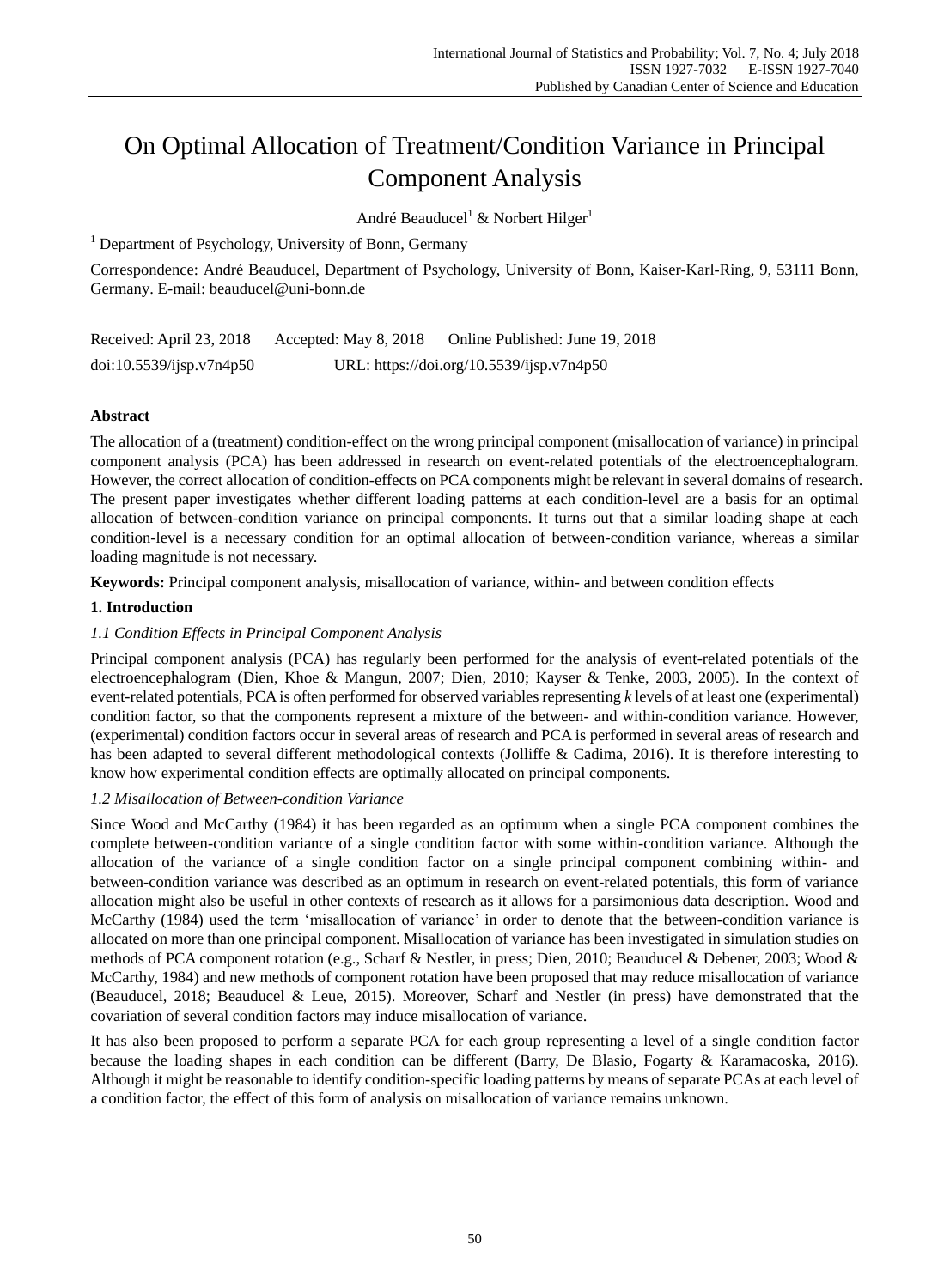## *1.3 Aims of the Present Paper*

The present paper therefore investigates the effects of separate PCAs at each level of a single condition factor on the allocation of between-condition variance on PCA components. First, some definitions for separate PCAs at each level of a single condition factor and for a PCA of the between-condition variance of the condition factor are presented. Second, it is shown that misallocation of condition variance as it has been demonstrated and discussed since Wood and McCarthy (1984) follows necessarily from rotation of components that perfectly represent a single condition effect. Third, it is shown that different condition-specific loading shapes do not allow for an unambiguous allocation of between-condition variance on a single component representing within- and between-condition variance. Finally, it is shown that different condition-specific loading patterns are compatible with an unambiguous allocation of between-condition variance on a single component, when the between-condition differences of the loadings on each component can be accounted for by a scalar.

## **2. Definitions: PCA for within- and Between-condition Variance**

Consider that *p* random variables have been observed in *k* levels of a condition factor, so that

$$
\mathbf{x} = [\mathbf{x}_i \cdots \mathbf{x}_k], \text{ for } i = 1, 2, \dots, k. \tag{1}
$$

Although the expectation of **x** is zero ( $E[X] = 0$ ), the conditions imply  $E[X_i] \neq 0$ . However, when a within-condition PCA is performed separately for the correlations or covariances at each level of the condition factor,  $\mathbf{x}_{i}^{v} = \mathbf{x}_{i} - \mathrm{E}[\mathbf{x}_{i}]$ , the FCA is performed separately for the correlations of covariances at each level of the mean centered part of  $\mathbf{x}_i$ , is analyzed, since  $Cov[\mathbf{x}_i, \mathbf{x}_i] = Cov[\mathbf{x}_i^y, \mathbf{x}_i^y] = \Sigma_i$ , so that

$$
\mathbf{x}_{i}^{\nu} = \mathbf{A}_{i}^{\nu} \mathbf{c}_{i}^{\nu}, \text{ for } i = 1, 2, \dots k,
$$
 (2)

superscript "v" denotes the within-condition variance and where  $A_i^v$  is a  $p \times p$  matrix of component loadings and  $A_i^v \hat{A}_i^v$ contains the eigenvalues in decreasing order. The components  $\mathbf{c}_i^v$  are assumed to have an expectation zero,  $E[\mathbf{c}_i^v] = 0$ . PCA initially yields orthogonal components  $(E[c_i^v c_i^v] = I)$ , so that each covariance matrix of observed variables can be decomposed into

$$
\sum_{i}^{\nu} = \mathbf{A}_{i}^{\nu} \mathbf{A}_{i}^{\nu}, \text{ for } i = 1, 2, \dots k,
$$
\n<sup>(3)</sup>

Typically, components  $\mathbf{c}_i$  are divided into a subset of *q* wanted components  $\mathbf{w}_i$  and  $p - q$  unwanted components  $\mathbf{u}_i$  $(c_i = [w_i, u_i], A_i = [M_i, N_i])$ . Orthogonal and oblique rotations of  $M_i$  and  $w_i$  have been proposed, so that non-zero component inter-correlations are possible  $(E[c_i c_i] = Q_i)$ . The covariances of observed variables are then decomposed by

$$
\Sigma_i = \mathbf{M}_i \mathbf{Q}_i \mathbf{M}_i + \mathbf{N}_i \mathbf{N}_i, \text{ for } i = 1, 2, \dots k. \tag{4}
$$

It is possible to write the complete data comprising condition variance and within-group variance as  
\n
$$
\mathbf{x} = \begin{bmatrix} \mathbf{x}_i^v + diag(\mathbf{E}[\mathbf{x}_i])\mathbf{1}_i, & \cdots, \mathbf{x}_k^v + diag(\mathbf{E}[\mathbf{x}_k])\mathbf{1}_k \end{bmatrix}
$$
\n
$$
= \begin{bmatrix} \mathbf{x}_i^v & \cdots & \mathbf{x}_k^v \end{bmatrix} + \begin{bmatrix} diag(\mathbf{E}[\mathbf{x}_i])\mathbf{1}_i, & \cdots, diag(\mathbf{E}[\mathbf{x}_k])\mathbf{1}_k \end{bmatrix}
$$
\n
$$
= \begin{bmatrix} \mathbf{x}_i^v & \cdots & \mathbf{x}_k^v \end{bmatrix} + \begin{bmatrix} \mathbf{x}_i^b & \cdots & \mathbf{x}_k^b \end{bmatrix},
$$
\n(5)

where  $\mathbf{1}_i$  has the dimensions of  $\mathbf{x}_i$  and  $\mathbf{1}_k$  has the dimensions of  $\mathbf{x}_k$ . The related within- and between-conditions PCAs yield

$$
\mathbf{x} = \left[ \mathbf{A}_i^{\nu} \mathbf{c}_i^{\nu}, \quad \cdots \quad , \mathbf{A}_k^{\nu} \mathbf{c}_k^{\nu} \right] + \mathbf{A}^{\nu} \mathbf{c}^{\nu}.
$$
 (6)

Usually  $q_v$  wanted within-condition components  $w_i^v$  are separated from  $p - q_v$  unwanted within-condition components  $\mathbf{u}^{\nu}$  and  $q_b$  wanted between-condition components  $\mathbf{w}^b$  from  $p - q_b$  unwanted between-condition components  $\mathbf{u}^b$ . This yields

$$
\mathbf{x} = \left[\mathbf{M}_{i}^{v}\mathbf{w}_{i}^{v} + \mathbf{N}_{i}^{v}\mathbf{u}_{i}^{v}, \quad \cdots \quad, \mathbf{M}_{k}^{v}\mathbf{w}_{k}^{v} + \mathbf{N}_{k}^{v}\mathbf{u}_{k}^{v}\right] + \mathbf{M}^{b}\mathbf{w}^{b} + \mathbf{N}^{b}\mathbf{u}^{b},\tag{7}
$$

and

$$
\mathbf{x}_{w} = \left[\mathbf{M}_{i}^{v} \mathbf{w}_{i}^{v}, \cdots, \mathbf{M}_{k}^{v} \mathbf{w}_{k}^{v}\right] + \mathbf{M}^{b} \mathbf{w}^{b}, \qquad (8)
$$

for the wanted components.

Typically, the wanted components are rotated in order to improve the interpretation (Dien, 2010; Kayser & Tenke, 2003). If there is an additional condition factor, there can be additional groupings of PCAs for each level of the condition factor and an additional PCA across the levels of the condition factor. If the sample size is sufficiently large, it is also possible to perform a PCA for each of the combinations of condition levels and across all combinations of conditions of the two condition factors.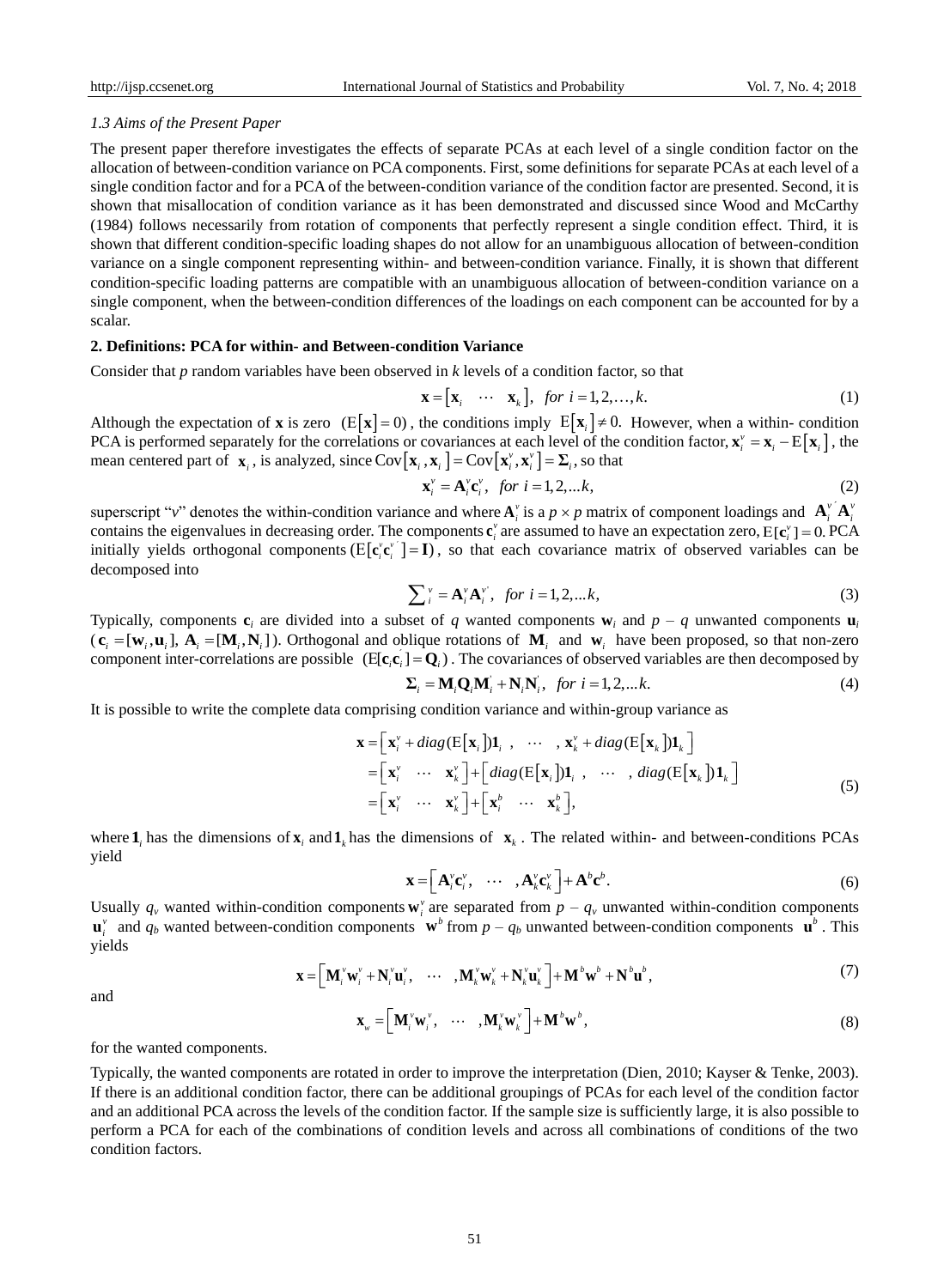#### **3. Misallocation of Variance**

#### *3.1 Misallocation of Variance and Component Rotation*

When there are only a few condition factors the number of wanted within-condition components is probably larger than the number of wanted between-condition components. For example, when there is only one condition factor with two levels, PCA of the between-condition variance without subsequent component rotation will result in only one between-condition component. When  $q^v > q^b = 1$  it is possible to write Equation 8 as

$$
\mathbf{x}_{w} = \left[ \begin{bmatrix} \mathbf{m}_{ji}^{v}, & \cdots & \mathbf{m}_{qi}^{v} \end{bmatrix} \begin{bmatrix} \mathbf{w}_{ji}^{v} \\ \vdots \\ \mathbf{w}_{qi}^{v} \end{bmatrix}, \quad \cdots \quad , \begin{bmatrix} \mathbf{m}_{jk}^{v}, & \cdots & \mathbf{m}_{qk}^{v} \end{bmatrix} \begin{bmatrix} \mathbf{w}_{jk}^{v} \\ \vdots \\ \mathbf{w}_{qk}^{v} \end{bmatrix} \right] + \mathbf{m}^{b} \mathbf{w}^{b}, \tag{9}
$$

where *j* denotes the number of the respective within-condition component. For  $q^b = 1$  and  $\mathbf{m}_{1i}^{\nu} = \mathbf{m}^b$ ,  $\cdots$  ,  $\mathbf{m}_{1k}^{\nu} = \mathbf{m}^b$  Equation 9 can be written as

$$
\mathbf{x}_{w} = \mathbf{M} \begin{bmatrix} \mathbf{w}_{ji} \\ \vdots \\ \mathbf{w}_{qi} \end{bmatrix}, \quad \dots \quad , \begin{bmatrix} \mathbf{w}_{jk} \\ \vdots \\ \mathbf{w}_{qk} \end{bmatrix},
$$
\n
$$
with \quad \mathbf{M} = \begin{bmatrix} \mathbf{m}^{b}, \mathbf{m}_{2i}^{v}, \quad \cdots \quad, \mathbf{m}_{qi}^{v} \end{bmatrix} and \quad \begin{bmatrix} \mathbf{w}_{1i}, \cdots, \mathbf{w}_{1k} \end{bmatrix} = \begin{bmatrix} \mathbf{w}_{1i}^{v} + \mathbf{w}_{1i}^{b}, \cdots, \mathbf{w}_{1k}^{v} + \mathbf{w}_{1k}^{b} \end{bmatrix},
$$
\n(10)

where  $\mathbf{w}_{1i}^{\nu}, \dots, \mathbf{w}_{1k}^{\nu}$  denotes the scores on the first wanted component (*j*=1) at each level *i* of the condition factor, and  $\mathbf{w}_{1i}^b, \dots, \mathbf{w}_{1k}^b$  denotes the expectancy of the first wanted component on each level *i* of the condition factor, which corresponds to the expectancy of the observed scores on condition level *i*, with  $[\mathbf{w}_{1i}^b, \cdots, \mathbf{w}_{1k}^b] = [\mathbf{E}(\mathbf{w}_{1i}), \cdots, \mathbf{E}(\mathbf{w}_{1k})] = [\mathbf{E}(\mathbf{x}_i), \cdots, \mathbf{E}(\mathbf{x}_k)].$ 

Equation 10 describes what is typically regarded as an optimal allocation of variance, namely, that a condition effect occurs on a single component that combines within- and between-condition variance. The simulation studies on this issue were based on a single condition effect that was introduced exclusively on a single component when the data were generated (Wood & McCarthy, 1984; Dien, 2010; Beauducel & Debener, 2003; Beauducel & Leue, 2015) and that occurred on more than one component after PCA followed by component rotation.

Component rotation means that the M is rotated by means of postmultiplication by a  $q^v \times q^v$  transformation matrix **T** (Harman, 1976) and that the component scores are counter-rotated by means of premultiplication with **T -1** , so that

$$
\mathbf{x}_{w} = \mathbf{M} \mathbf{T} \begin{bmatrix} \mathbf{w}_{ji} \\ \vdots \\ \mathbf{w}_{qi} \end{bmatrix}, \quad \cdots \quad , \mathbf{T}^{-1} \begin{bmatrix} \mathbf{w}_{jk} \\ \vdots \\ \mathbf{w}_{qk} \end{bmatrix}, \quad \text{with } [\mathbf{w}_{1i}, \cdots, \mathbf{w}_{1k}] = [\mathbf{w}_{1i}^{v} + \mathbf{w}_{1i}^{b}, \cdots, \mathbf{w}_{1k}^{v} + \mathbf{w}_{1k}^{b}].
$$
 (11)

For a single condition *i* the rotation of the infinite matrices containing the population of individual component scores *l* can be written as

$$
\begin{bmatrix}\n\mathbf{w}_{ij} & \mathbf{w}_{ij}\n\end{bmatrix}\n\begin{bmatrix}\n\mathbf{w}_{ji} & \mathbf{w}_{ij}\n\end{bmatrix}\n\begin{bmatrix}\n\mathbf{w}_{ji} & \mathbf{w}_{ij}\n\end{bmatrix}\n\begin{bmatrix}\n\mathbf{w}_{ji} & \mathbf{w}_{ij}\n\end{bmatrix}\n\begin{bmatrix}\n\mathbf{w}_{ji} & \mathbf{w}_{ij}\n\end{bmatrix}\n\begin{bmatrix}\n\mathbf{w}_{ji} & \mathbf{w}_{ij}\n\end{bmatrix}\n\begin{bmatrix}\n\mathbf{w}_{ji} & \mathbf{w}_{ij}\n\end{bmatrix}\n\begin{bmatrix}\n\mathbf{w}_{ji} & \mathbf{w}_{ij}\n\end{bmatrix}\n\begin{bmatrix}\n\mathbf{w}_{ji} & \mathbf{w}_{ij}\n\end{bmatrix}\n\begin{bmatrix}\n\mathbf{w}_{ji} & \mathbf{w}_{ij}\n\end{bmatrix}\n\begin{bmatrix}\n\mathbf{w}_{ji} & \mathbf{w}_{ij}\n\end{bmatrix}\n\begin{bmatrix}\n\mathbf{w}_{ji} & \mathbf{w}_{ij} & \mathbf{w}_{ij}\n\end{bmatrix}\n\begin{bmatrix}\n\mathbf{w}_{ij} & \mathbf{w}_{ij} & \mathbf{w}_{ij}\n\end{bmatrix}\n\begin{bmatrix}\n\mathbf{w}_{ij} & \mathbf{w}_{ij} & \mathbf{w}_{ij}\n\end{bmatrix}\n\begin{bmatrix}\n\mathbf{w}_{ij} & \mathbf{w}_{ij} & \mathbf{w}_{ij}\n\end{bmatrix}\n\begin{bmatrix}\n\mathbf{w}_{ij} & \mathbf{w}_{ij} & \mathbf{w}_{ij}\n\end{bmatrix}\n\begin{bmatrix}\n\mathbf{w}_{ij} & \mathbf{w}_{ij} & \mathbf{w}_{ij}\n\end{bmatrix}\n\begin{bmatrix}\n\mathbf{w}_{ij} & \mathbf{w}_{ij} & \mathbf{w}_{ij}\n\end{bmatrix}\n\begin{bmatrix}\n\mathbf{w}_{ij} & \mathbf{w}_{ij} & \mathbf{w}_{ij}\n\end{bmatrix}\n\begin{bmatrix}\n\mathbf{w}_{ij} & \mathbf{w}_{ij} & \mathbf{w}_{ij}\n\end{bmatrix}\n\begin{bmatrix}\n\mathbf{w}_{ij} & \mathbf{w}_{ij} & \mathbf{w}_{ij}\n\end{bmatrix
$$

Theorem 1 describes that a non-zero expectation that is initially only on the first component leads to a non-zero expectation on others than the first component after component rotation.

**Theorem 1.** If 
$$
E(\mathbf{w}_{ji}) = \begin{cases} E(\mathbf{w}_{ji}) \neq 0 \text{ for } j = 1 \\ E(\mathbf{w}_{ji}) = 0 \text{ for } j = 2, ..., q \end{cases}
$$
 and  $\mathbf{t}_{jh}^* \neq 0$ , for  $j = 1,...,q, h = 1,...,q$ ,  
then  $E(\mathbf{t}^*\mathbf{w})_{ji} \neq 0$ , for  $j > 1,...,q$ .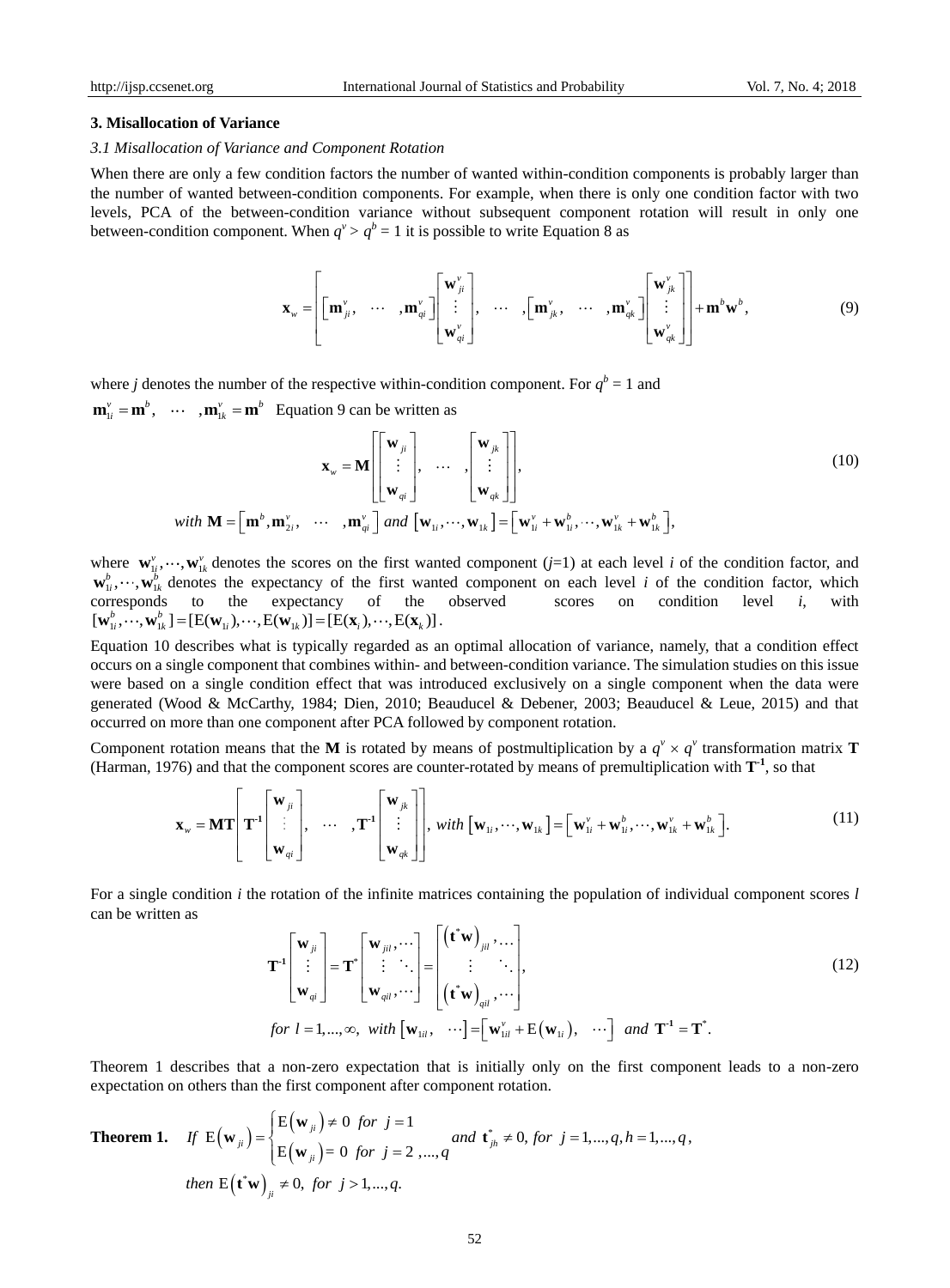*Proof.* A single element for condition *i* of the matrix resulting from Equation 12 is given by

$$
\left(\mathbf{t}^*\mathbf{w}\right)_{jil} = \sum_{h=1}^q \mathbf{t}^*_{jh}\mathbf{w}_{hil}, \ \text{with } \mathbf{w}_{1il} = \mathbf{w}_{1il}^{\nu} + \mathbf{E}\left(\mathbf{w}_{1i}\right). \tag{13}
$$

Equation 13 can be written as

$$
\left(\mathbf{t}^*\mathbf{w}\right)_{jil} = \mathbf{t}_{j1}^*\left(\mathbf{w}_{1il}^* + \mathbf{E}(\mathbf{w}_{1i})\right) + \dots + \mathbf{t}_{jq}^*\mathbf{w}_{ql}. \tag{14}
$$

Equation 14 implies that the expectation for the population of scores even for  $j > 1$  is  $E(t^*w)_{ii} = t^*_{i} E(w_{ii})$ .

This completes the proof.

Theorem 1 implies that a condition effect that occurs only on the first component before rotation, also occurs on other components after rotation. Thus, Theorem 1 shows that misallocation of variance as it has typically been investigated in simulation studies since Wood and McCarthy (1984) is a necessary consequence of any rotation of an initial set of components combining unambiguously within- and between-condition effects. Therefore, the attempts to reduce misallocation of variance are attempts to recover the initial combination of within- and between-condition components (Dien, 2010; Beauducel & Leue, 2015; Beauducel, 2018) so that the matrix **T**, transforming the original components to the given components becomes **I**. This implies  $T^* = I$  and  $t^*_{jh} = 0$ , for  $j \neq h$  so that Theorem 1 does not hold. Eliminating variance misallocation by means of component rotation precludes that there exists a PCA solution for the data at hand where each between-condition effect can be allocated on a separate single component. This is, however, not necessarily the case for any data set.

### *3.2 Misallocation of Variance in Combined within- and Between-Condition Components*

Theorem 1 describes misallocation of variance as it can occur when PCA is performed for the total sample, i.e., across the levels of a between-condition factor. When separate within-condition components  ${\bf e}_i^{\nu},...,{\bf c}_k^{\nu}$  are computed, the within-condition components  $\mathbf{c}_i^v$ , ...,  $\mathbf{c}_k^v$  are completely unrelated to  $\mathbf{c}^b$  so that within- and between-condition variance is completely disentangled. This yields the question under which constraints within- and between-condition components can be combined into a single component representing within- and between-condition variance unambiguously. Theorem 2 describes a constraint for the component loadings that implies  $\mathbf{c} = [\mathbf{c}_i^v + \mathbf{c}_i^b, \cdots, \mathbf{c}_k^v + \mathbf{c}_k^b]$ , i.e., that each component in  $\mathbf{c}$ can be decomposed into a separate within- and between-condition component. This implies that no misallocation of variance occurs because each between-condition component is uniquely combined with another within-condition component.

**Theorem 2.** If 
$$
\mathbf{A}_i^v = \mathbf{A}^b
$$
,  $\cdots$ ,  $\mathbf{A}_k^v = \mathbf{A}^b$ , then  $\mathbf{c} = [\mathbf{c}_i^v, \cdots, \mathbf{c}_k^v] + [\mathbf{c}_i^b, \cdots, \mathbf{c}_k^b]$ .

*Proof.* Since  $\mathbf{c}^b = [\mathbf{c}_i^b, ..., \mathbf{c}_k^b]$  Equation 6 can be written as

$$
\mathbf{x} = \left[ \mathbf{A}_i^{\nu} \mathbf{c}_i^{\nu}, \cdots, \mathbf{A}_k^{\nu} \mathbf{c}_k^{\nu} \right] + \mathbf{A}^b \left[ \mathbf{c}_i^b, \cdots, \mathbf{c}_k^b \right],
$$
 (15)

inserting  $\mathbf{A}^b$  for  $\mathbf{A}^v_i, \dots, \mathbf{A}^v_k$  into Equation 15 yields

$$
\mathbf{x} = \mathbf{A}^{b} \left[ \mathbf{c}_{i}^{v}, \cdots, \mathbf{c}_{k}^{v} \right] + \mathbf{A}^{b} \left[ \mathbf{c}_{i}^{b}, \cdots, \mathbf{c}_{k}^{b} \right]
$$
  
=  $\mathbf{A}^{b} \left[ \mathbf{c}_{i}^{v} + \mathbf{c}_{i}^{b}, \cdots, \mathbf{c}_{k}^{v} + \mathbf{c}_{k}^{b} \right] = \mathbf{A}^{b} \mathbf{c}.$  (16)

This completes the proof.

Thus, when the within-condition loading matrices at each condition level are identical to the between-condition loading matrix, this implies a component model where all components combine their respective within- and between-condition variance. Theorem 2 implies that no misallocation of variance occurs when each condition-specific loading pattern is identical to the between-condition loading pattern. When Theorem 2 holds, it would be possible to find a solution without variance misallocation by means of component rotation. Writing loading vectors  $\mathbf{A}_{i}^{\nu} = [\mathbf{a}_{si}^{\nu}, \cdots, \mathbf{a}_{pi}^{\nu}], \mathbf{A}^{b} = [\mathbf{a}_{s}^{b}, \cdots, \mathbf{a}_{p}^{b}]$  and component score

vectors 
$$
\mathbf{c}_i^v = \begin{bmatrix} \mathbf{c}_{si}^v \\ \vdots \\ \mathbf{c}_{pi}^v \end{bmatrix}, \mathbf{c}_i^b = \begin{bmatrix} \mathbf{c}_{si}^b \\ \vdots \\ \mathbf{c}_{pi}^b \end{bmatrix}
$$
 for the *s* to *p* components in Equation 16 yields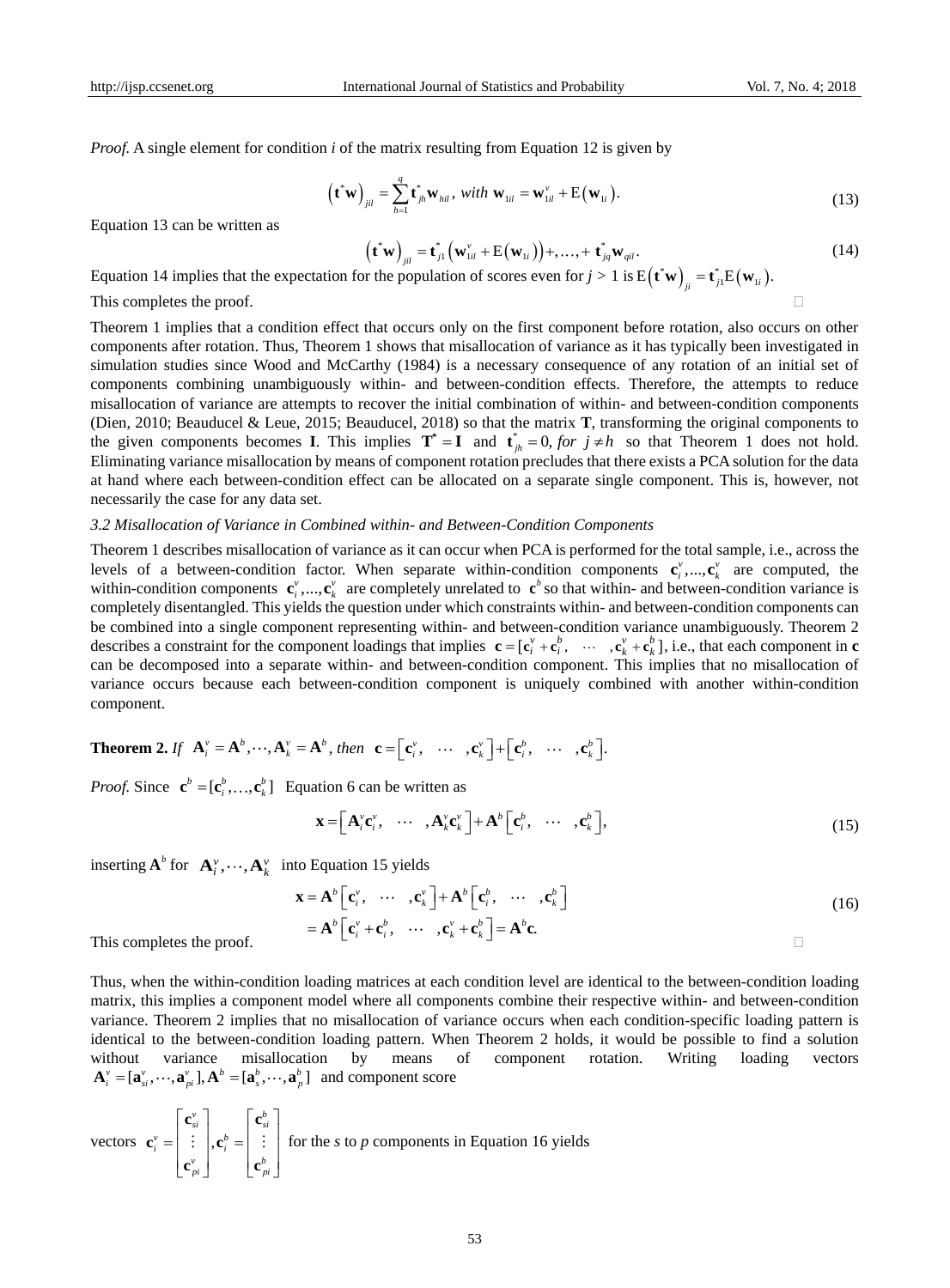$$
\mathbf{x} = \begin{bmatrix} [\mathbf{a}_{si}^{\nu}, \cdots, \mathbf{a}_{pi}^{\nu}] \begin{bmatrix} \mathbf{c}_{si}^{\nu} \\ \vdots \\ \mathbf{c}_{pi}^{\nu} \end{bmatrix}, \quad \cdots \quad , [\mathbf{a}_{sk}^{\nu}, \cdots, \mathbf{a}_{pk}^{\nu}] \begin{bmatrix} \mathbf{c}_{sk}^{\nu} \\ \vdots \\ \mathbf{c}_{pk}^{\nu} \end{bmatrix} + [\mathbf{a}_{s}^{b}, \cdots, \mathbf{a}_{p}^{b}] \begin{bmatrix} \mathbf{c}_{si}^{b} \\ \vdots \\ \mathbf{c}_{pi}^{b} \end{bmatrix}, \quad \cdots \quad , \begin{bmatrix} \mathbf{c}_{sk}^{b} \\ \vdots \\ \mathbf{c}_{pk}^{b} \end{bmatrix} .
$$
 (17)

Note that the scores  $\mathbf{c}_{si}^b$  are equal for each between-condition component *s* at each condition-level *i*. For convenience, the raw data reproduced from the first component are considered. This yields

$$
\mathbf{x}_{1}^{*} = \begin{bmatrix} \mathbf{a}_{1i}^{*} \mathbf{c}_{1i}^{*}, & \cdots & \mathbf{a}_{1k}^{*} \mathbf{c}_{1k}^{*} \end{bmatrix} + \mathbf{a}_{1}^{b} \begin{bmatrix} \mathbf{c}_{1i}^{b}, & \cdots & \mathbf{c}_{1k}^{b} \end{bmatrix}.
$$
 (18)

It follows from  $\mathbf{a}_{1i}^{\nu} = \mathbf{a}_1^{\nu}, \dots, \mathbf{a}_{1k}^{\nu} = \mathbf{a}_1^{\nu}$  that  $\mathbf{c}_1 = [\mathbf{c}_{1i}^{\nu} + \mathbf{c}_{1i}^{\nu}, \dots, \mathbf{c}_{1k}^{\nu} + \mathbf{c}_{1k}^{\nu}]$  and that  $\mathbf{x}_1^* = \mathbf{a}_1^{\nu} \mathbf{c}_1$ . Thus, it is possible that only a subset of the within-condition loading matrices and between-condition loading matrices is identical and that this subset of components combines within- and between-condition variance. When there is only one between-condition component, i.e.,  $q^v = p > q^b = 1$ , Equation 17 can be written as

$$
\mathbf{x} = \left[ [\mathbf{a}_{si}^{v}, \cdots, \mathbf{a}_{pi}^{v}] \begin{bmatrix} \mathbf{c}_{si}^{v} \\ \vdots \\ \mathbf{c}_{pi}^{v} \end{bmatrix}, \quad \cdots \quad , [\mathbf{a}_{sk}^{v}, \cdots, \mathbf{a}_{pk}^{v}] \begin{bmatrix} \mathbf{c}_{sk}^{v} \\ \vdots \\ \mathbf{c}_{pk}^{v} \end{bmatrix} \right] + \mathbf{a}_{1}^{b} [\mathbf{c}_{1i}^{b}, \quad \cdots \quad , \mathbf{c}_{1k}^{b}].
$$
 (19)

Theorem 3 describes constraints for the loadings that are compatible with a model combining a single between-condition component with the first within-condition component.

**Theorem 3.** If  $q^v = p > q^b = 1$ , and  $\mathbf{a}_{1i}^v = \mathbf{a}_1^b, \dots, \mathbf{a}_{1k}^v = \mathbf{a}_1^b$  and  $\mathbf{a}_{si}^v \neq \mathbf{a}_1^b, \dots, \mathbf{a}_{sk}^v \neq \mathbf{a}_1^b$ ,

*then*  $\mathbf{c}_1 = \left[\mathbf{c}_{1i}^v + \mathbf{c}_{1i}^b, \cdots, \mathbf{c}_{1k}^v + \mathbf{c}_{1k}^b\right]$  and  $\mathbf{c}_s \neq \left[\mathbf{c}_{si}^v + \mathbf{c}_{si}^b, \cdots, \mathbf{c}_{sk}^v + \mathbf{c}_{sk}^b\right]$ , for  $s = 2, ..., p$ .

*Proof.* For  $\mathbf{a}_{1i}^{\nu} = \mathbf{a}_1^{\nu}, \dots, \mathbf{a}_{1k}^{\nu} = \mathbf{a}_1^{\nu}$  Equation 18 can be written as

$$
\mathbf{x} = \begin{bmatrix} \mathbf{c}_{1}^{b} \\ \mathbf{a}_{1}^{b} \cdot \mathbf{a}_{si}^{v}, \cdots, \mathbf{a}_{pi}^{v} \end{bmatrix} \begin{bmatrix} \mathbf{c}_{1}^{v} \\ \mathbf{c}_{si}^{v} \\ \vdots \\ \mathbf{c}_{pi}^{v} \end{bmatrix}, \quad \cdots \quad , [\mathbf{a}_{1}^{b} \cdot \mathbf{a}_{sk}^{v}, \cdots, \mathbf{a}_{pi}^{v}] \begin{bmatrix} \mathbf{c}_{1k}^{v} \\ \mathbf{c}_{sk}^{v} \\ \vdots \\ \mathbf{c}_{pk}^{v} \end{bmatrix} + \mathbf{a}_{1}^{b} \begin{bmatrix} \mathbf{c}_{1i}^{b} \\ \mathbf{c}_{1i}^{b} \\ \vdots \\ \mathbf{c}_{1k}^{v} \end{bmatrix}
$$

$$
= \begin{bmatrix} [\mathbf{a}_{si}^{v}, \cdots, \mathbf{a}_{pi}^{v}] \begin{bmatrix} \mathbf{c}_{si}^{v} \\ \vdots \\ \mathbf{c}_{pi}^{v} \end{bmatrix}, \quad \cdots \quad , [\mathbf{a}_{sk}^{v}, \cdots, \mathbf{a}_{pk}^{v}] \begin{bmatrix} \mathbf{c}_{sk}^{v} \\ \vdots \\ \mathbf{c}_{pk}^{v} \end{bmatrix} + \mathbf{a}_{1}^{b} \mathbf{c}_{1}, \quad \cdots \quad \cdots \quad \mathbf{c}_{1k}^{b} = \begin{bmatrix} \mathbf{c}_{1i}^{v} + \mathbf{c}_{1i}^{b} \\ \vdots \\ \mathbf{c}_{pi}^{v} \end{bmatrix}, \quad \cdots \quad , \mathbf{c}_{1k}^{v} + \mathbf{c}_{1k}^{b} \end{bmatrix}, \quad \text{(20)}
$$

This completes the proof.

The identity of the loading patterns of the first unrotated within- and between-condition components is a sufficient constraint for the allocation of the between- and within-condition variance on a common component. Theorem 4 describes a somewhat relaxed constraint that is based on an identical shape of the loadings of the first within- and between-condition components but allows for a different scale.

**Theorem 4.** If 
$$
q^v = p > q^b = 1
$$
, and  $\theta_i \mathbf{a}_{1i}^v = \mathbf{a}_1^b, \dots, \theta_k \mathbf{a}_{1k}^v = \mathbf{a}_1^b$  and  $\theta_i \mathbf{a}_{si}^v \neq \mathbf{a}_1^b, \dots, \theta_k \mathbf{a}_{sk}^v \neq \mathbf{a}_1^b$ ,  
then  $\mathbf{c}_s \neq [\theta_i \mathbf{c}_{si}^v + \mathbf{c}_{si}^b, \dots, \theta_k \mathbf{c}_{sk}^v + \mathbf{c}_{sk}^b]$ , for  $s = 2, ..., p$  and  $\theta_i > 0, \dots, \theta_k > 0$ . and  $\mathbf{c}_1 = [\theta_i \mathbf{c}_{1i}^v + \mathbf{c}_{1i}^b, \dots, \theta_k \mathbf{c}_{1k}^v + \mathbf{c}_{1k}^b]$   
*Proof.* For  $\theta_i \mathbf{a}_{1i}^v = \mathbf{a}_1^b, \dots, \theta_k \mathbf{a}_{1k}^v = \mathbf{a}_1^b$  Equation 18 can be written as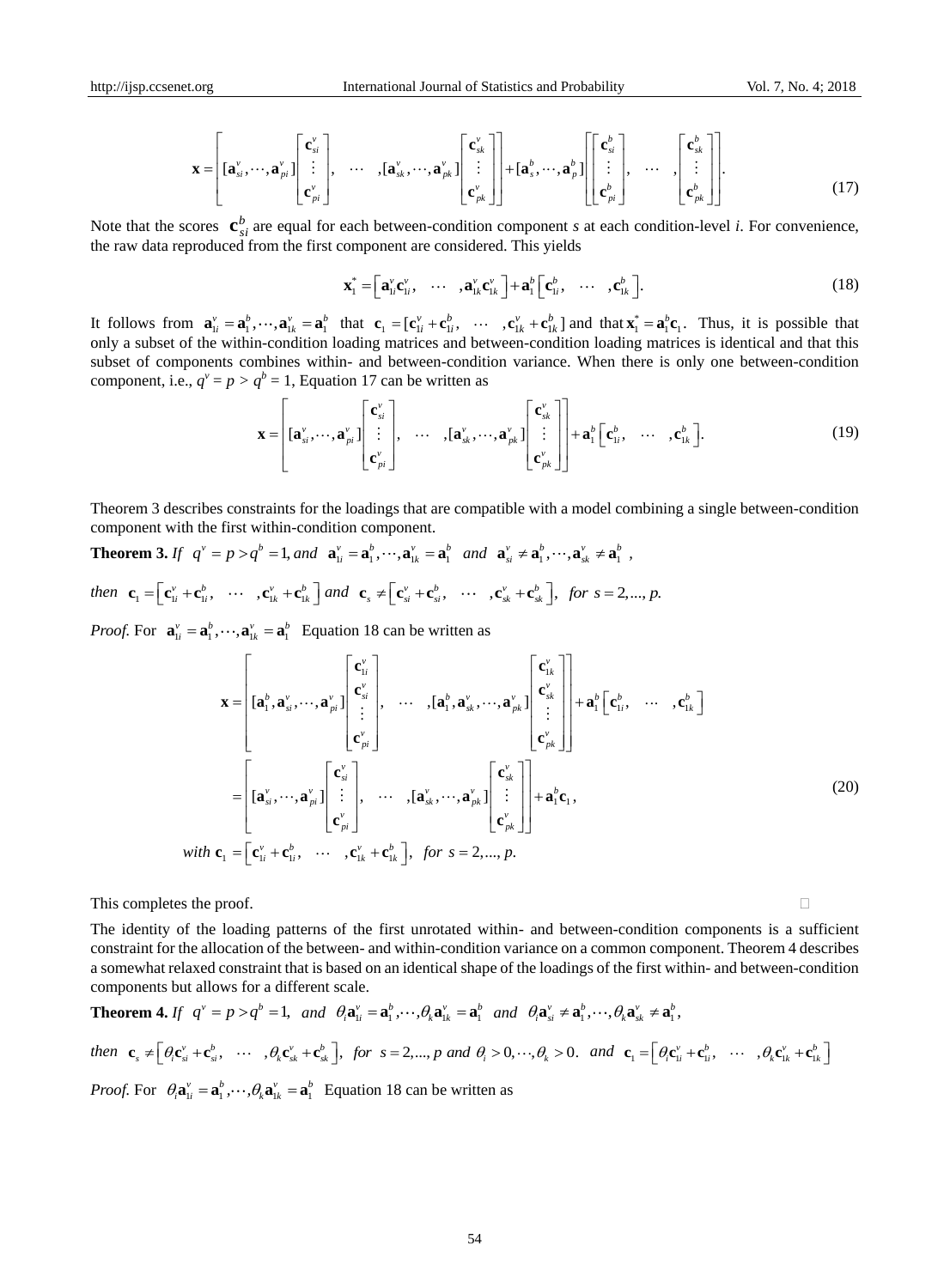$$
\mathbf{x} = \begin{bmatrix} [\boldsymbol{\theta}_{i}\mathbf{a}_{1}^{b}, \mathbf{a}_{si}^{v}, \cdots, \mathbf{a}_{pi}^{v}] \begin{bmatrix} \mathbf{c}_{1i}^{v} \\ \mathbf{c}_{si}^{v} \end{bmatrix}, \quad \cdots, [\boldsymbol{\theta}_{k}\mathbf{a}_{1}^{b}, \mathbf{a}_{sk}^{v}, \cdots, \mathbf{a}_{pk}^{v}] \begin{bmatrix} \mathbf{c}_{1k}^{v} \\ \mathbf{c}_{sk}^{v} \end{bmatrix} + \mathbf{a}_{1}^{b} [\mathbf{c}_{1i}^{b}, \quad \cdots, \mathbf{c}_{1k}^{b}] \end{bmatrix}
$$
\n
$$
= \begin{bmatrix} [\mathbf{a}_{si}^{v}, \cdots, \mathbf{a}_{pi}^{v}] \begin{bmatrix} \mathbf{c}_{si}^{v} \\ \vdots \\ \mathbf{c}_{pi}^{v} \end{bmatrix}, \quad \cdots, [\mathbf{a}_{sk}^{v}, \cdots, \mathbf{a}_{pk}^{v}] \begin{bmatrix} \mathbf{c}_{sk}^{v} \\ \vdots \\ \mathbf{c}_{pk}^{v} \end{bmatrix} + \mathbf{a}_{1}^{b} \mathbf{c}_{1},
$$
\nwith  $\mathbf{c}_{1} = [\boldsymbol{\theta}_{i} \mathbf{c}_{1i}^{v} + \mathbf{c}_{1i}^{b}, \quad \cdots, \boldsymbol{\theta}_{k} \mathbf{c}_{1k}^{v} + \mathbf{c}_{1k}^{b}], \quad \text{for } s = 2, \ldots, p.$ \n
$$
(21)
$$

This completes the proof.

Theorem 4 shows that condition-specific loading patterns that have the same shape, but a different scale are compatible with a model where a single between-condition component is unambiguously allocated on a single within-condition component.

#### **4. Discussion**

According to Wood and McCarthy (1984) misallocation of variance occurs when a single between-condition effect that can in principle be allocated on a single PCA component is allocated on more than one component in a given PCA solution. The present study describes constraints that are to be imposed on the component loading matrices in order to avoid misallocation of variance. The following conclusions can be drawn: When a single between-condition effect is allocated on a single component of an initial PCA solution, any rotation of these initial components will result in a misallocation of variance (Theorem 1). This is an algebraic demonstration of what has been discussed elsewhere (Scharf & Nestler, in press; Dien, 2010; Beauducel & Leue, 2015; Beauducel, 2018), namely that, at the level of combined within- and between-condition components, the misallocation of variance is directly related to component rotation. However, component rotation can only result in an optimal allocation of between-condition variance when such a rotational solution exists for a given data set. **X** =  $\begin{bmatrix} \mathbf{C}_n \\ \mathbf{0} \in \mathbb{R}^d, \mathbf{0} \in \mathbb{R}^d, \mathbf{0} \in \mathbb{R}^d, \mathbf{0} \in \mathbb{R}^d, \mathbf{0} \in \mathbb{R}^d, \mathbf{0} \in \mathbb{R}^d \in \mathbb{R}^d, \mathbf{0} \in \mathbb{R}^d, \mathbf{0} \in \mathbb{R}^d, \mathbf{0} \in \mathbb{R}^d, \mathbf{0} \in \mathbb{R}^d, \mathbf{0} \in \mathbb{R}^d, \mathbf$ 

Since it has been proposed to perform separate PCAs at each level of a condition factor (Barry et al., 2016), the consequences of this procedure for misallocation of variance were explored. When a PCA is calculated at each level of a condition factor and when a PCA is calculated for a single between-condition factor, an unambiguous allocation of the between-condition variance on a single component combining within- and between-condition variance is possible when the within-condition component loadings have the same shape, even when their scale is different (Theorem 3 and 4). Thus, only when the constraints of Theorem 3 and 4 hold for a given data set, it would be possible to find the solution with optimal allocation of between-condition variance by means of component rotation.

Theorem 3 and 4 also imply that separate PCAs at each level of a condition-factor are not necessarily a way to avoid or eliminate misallocation of variance. When different loading shapes occur at each level of a condition factor in separate PCAs, this indicates that misallocation of variance would occur when the separate components are combined into withinand between variance components. In contrast, when the loading shape is similar in the different PCAs with larger or smaller loadings at each level of the condition factor, the components can be combined into within- and between-components without misallocation of variance.

Finally, it follows from Theorem 4 that perfect congruence coefficients (Tucker, 1951; Wrigley & Neuhaus, 1955) of the loadings of respective components at different levels of the condition factor are not a necessary condition for optimal variance allocation because congruence coefficients also refer to the similarity of the loading magnitude. For optimal variance allocation, a perfect Pearson correlation of the loadings of the respective components at different levels of the condition factor would be necessary.

#### **References**

- Barry, R. J., De Blasio, F. M., Fogarty, J. S., & Karamacoska, D. (2016). ERP Go/NoGo condition effects are better detected with separate PCAs. *International Journal of Psychophysiology, 106*, 50-64. http://dx.doi.org /10.1016/j.ijpsycho.2016.06.003
- Beauducel, A., & Debener, S. (2003). Misallocation of variance in event-related potentials: simulation studies on the effects of test power, topography, andbaseline-to-peak versus principal component quantifications. *Journal of*